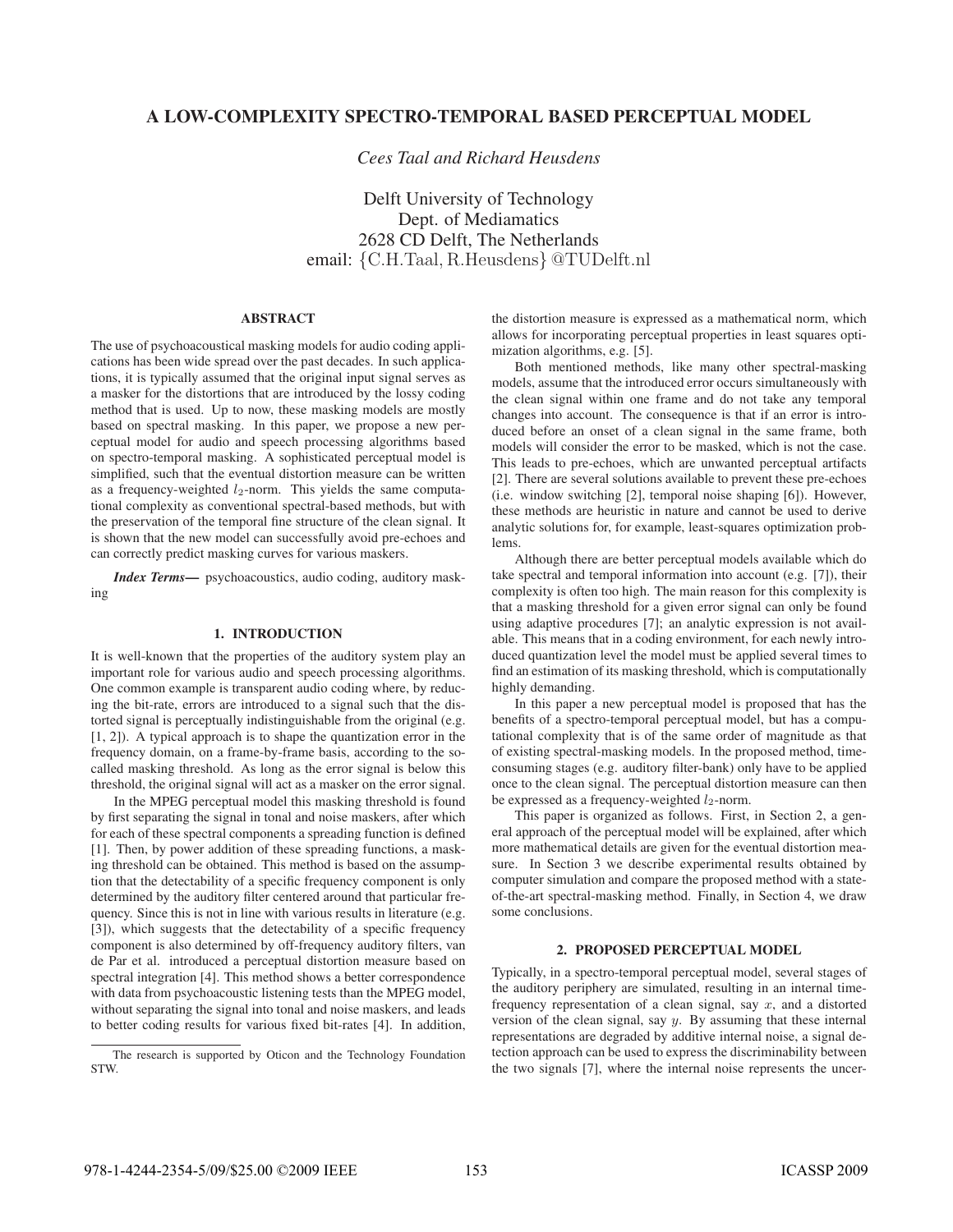tainty in the detection process. If we specify the internal noise as a Gaussian i.i.d. stochastic process with zero mean and variance  $\sigma^2$ , and the detection of the difference between the two signals is optimal, the perceptual difference for an auditory filter can be expressed as

$$
d'_{i} = \sigma^{-1} \sqrt{\sum_{n} (R_{y} (i, n) - R_{x} (i, n))^{2}},
$$
 (1)

where  $d_i$  indicates the 'within-channel' sensitivity index [8] of the  $i<sup>th</sup>$  auditory filter and  $R_x(i, n)$  and  $R_y(i, n)$  represent the internal<br>representations of the clean and the distorted signal respectively representations of the clean and the distorted signal, respectively. Here,  $n$  denotes the time-sample index and  $i$  the index of the auditory filter.

For the proposed method we define the noisy signal as  $y = x +$  $\varepsilon w_k$ , where  $\varepsilon$  is some additive error signal, windowed by the window function  $w_k$  (e.g. Hanning). Here, k refers to the  $k^{\text{th}}$  frame, which corresponds to the window start and stop positions located at  $n =$ k and  $n = k + N - 1$ , respectively. We make the assumption that  $\varepsilon$  is statistically independent of x, and that the window function has a short support ( $\approx$  5 – 40 ms). In order to include the filter tails of the internal representation, which may influence the eventual detectability,  $\varepsilon$  is zero-padded up to a length of M samples ( $M \approx$ 80ms).

We are interested in the level of the error signal such that it is still masked (i.e.just not detectable) by the clean signal. Motivated by this, the assumption is made that the energy of the error signal is smaller than the energy of the clean signal. As an example,  $\varepsilon w_k$ could be the quantization error introduced in a specific frame by an audio coder and  $x$  the original, clean signal. For notational convenience the window and frame index will be excluded and  $\varepsilon w_k$  is simply denoted by  $\varepsilon$ .

The internal representation for the new method can be obtained by applying the stages illustrated in Fig. 1. First, to let the model correctly predict the absolute hearing threshold, an outer-middle ear filter is applied, where its magnitude response equals the inverse of the threshold in quiet. Then, a gammatone filter-bank is used to simulate the basilar membrane. To simplify the notation, the outermiddle ear filter and the  $i<sup>th</sup>$  gammatone filter are together denoted by  $h_i$ . Next, a squared Hilbert envelope<sup>1</sup>, followed by a smoothing low-pass filter, say  $h_s$ , with a cut-off frequency of 500 Hz is applied to simulate the haircell behavior. This gives the following expression at the output of the smoothing filter

$$
x_i = |(x * h_i)_a|^2 * h_s.
$$
 (2)

 $x_i = |(x * h_i)_a|^2 * h_s.$  (2)<br>Then, to introduce an absolute threshold, a constant *c* is added followed by a log-transform. The use of a log-transform instead of a non-linear gain control, as is done in more sophisticated perceptual models (e.g. [7]), has the consequence that neural adaptive properties for fast temporal fluctuations are not taken into account (e.g. forward masking). However, the model will still be able to predict the temporal fine structure of the input signal. Hence, sensitivity to errors introduced just before the onset of a signal is still preserved. Finally, to reduce the temporal resolution, all samples for a specific zero-padded frame  $k$  are set to its average value. This yields

$$
R_x(i, n) = \frac{1}{M} \sum_{m=k}^{k+M-1} \log (x_i(m) + c),
$$
 (3)



Fig. 1. *General structure for the internal representation.*

for  $n = k, \ldots, k+M-1$ . Note, that due to the temporal integration, *all* samples for frame k are set to the same constant value. By finding the internal representation of  $y$ , in the same manner as in  $(3)$ , and by exploiting the linear properties of the Hilbert transform and the smoothing filter, (1) can be expressed as follows

$$
d'_{i} = \frac{1}{\sigma\sqrt{M}} \sum_{m=k}^{k+M-1} \log\left(1 + \frac{\varepsilon_{i}\left(m\right) + v_{i}\left(m\right)}{x_{i}\left(m\right) + c}\right). \tag{4}
$$

Here,  $\varepsilon_i$  denotes  $|(\varepsilon * h_i)_a|^2 * h_s$ , the hair-cell output when  $\varepsilon$  is fed into the system. The signal  $v_i$  contains various cross-terms between the clean and error signal and can be expressed as

$$
v_i = 2h_s * \left( (x * h_i) (\varepsilon * h_i) + \widetilde{(x * h_i)} (\widetilde{\varepsilon * h_i}) \right), \quad (5)
$$

where (.) indicates the Hilbert transform. Next, we approximate (4) by a first-order Taylor series expansion around (.) indicates the Hilbert transform. Next, we ap-<br>(4) by a first-order Taylor series expansion around  $(\varepsilon_i + v_i) (x_i + c)^{-1} = 0$ , which results in

$$
d_i' \approx \frac{1}{\sigma\sqrt{M}} \sum_{m=k}^{k+M-1} \frac{\varepsilon_i(m) + v_i(m)}{x_i(m) + c},
$$
 (6)

and is a good approximation for small  $\varepsilon$ . Since we assumed that  $\varepsilon$  and x are statistically independent, and we are integrating over a complete frame, the following term will be close to zero

$$
\sum_{m=k}^{k+M-1} \frac{v_i(m)}{x_i(m) + c} \approx 0.
$$
 (7)

This suggests that  $v_i$  can be neglected from (6), without introducing any significant errors, which yields

$$
d'_{i} \approx \frac{1}{\sigma\sqrt{M}} \sum_{m=k}^{k+M-1} \frac{\varepsilon_{i}(m)}{x_{i}(m)+c}.
$$
 (8)

Finally, to include the spectral integration property of the auditory system, the within channel detectabilities for all  $i$  are combined by an additive operation [4]

$$
d \approx \sum_{i} d'_{i} \approx \frac{1}{\sigma \sqrt{M}} \sum_{i} \sum_{m=k}^{k+M-1} \frac{\varepsilon_{i}(m)}{x_{i}(m) + c}.
$$
 (9)

For some applications the distortion measure as defined in (9) can still be computational complex. Assume that this measure will be used in a rate-distortion loop to check whether an introduced quantization error is perceptible. Although the denominator can be pre-calculated, the auditory filter-bank and the hair-cell model still have to be applied for every new introduced error. In order to further simplify the model, we generalize the temporal structure of  $\varepsilon_i$ , by assuming that it is equally distributed over the frame. It can be expected that the energy of the error, within one auditory channel,

<sup>&</sup>lt;sup>1</sup>The Hilbert envelope of any arbitrary signal  $x$  is defined as the absolute value of its analytic signal  $x_a = x + j.\tilde{x}$ , where  $\tilde{x}$  denotes the Hilbert transform of x.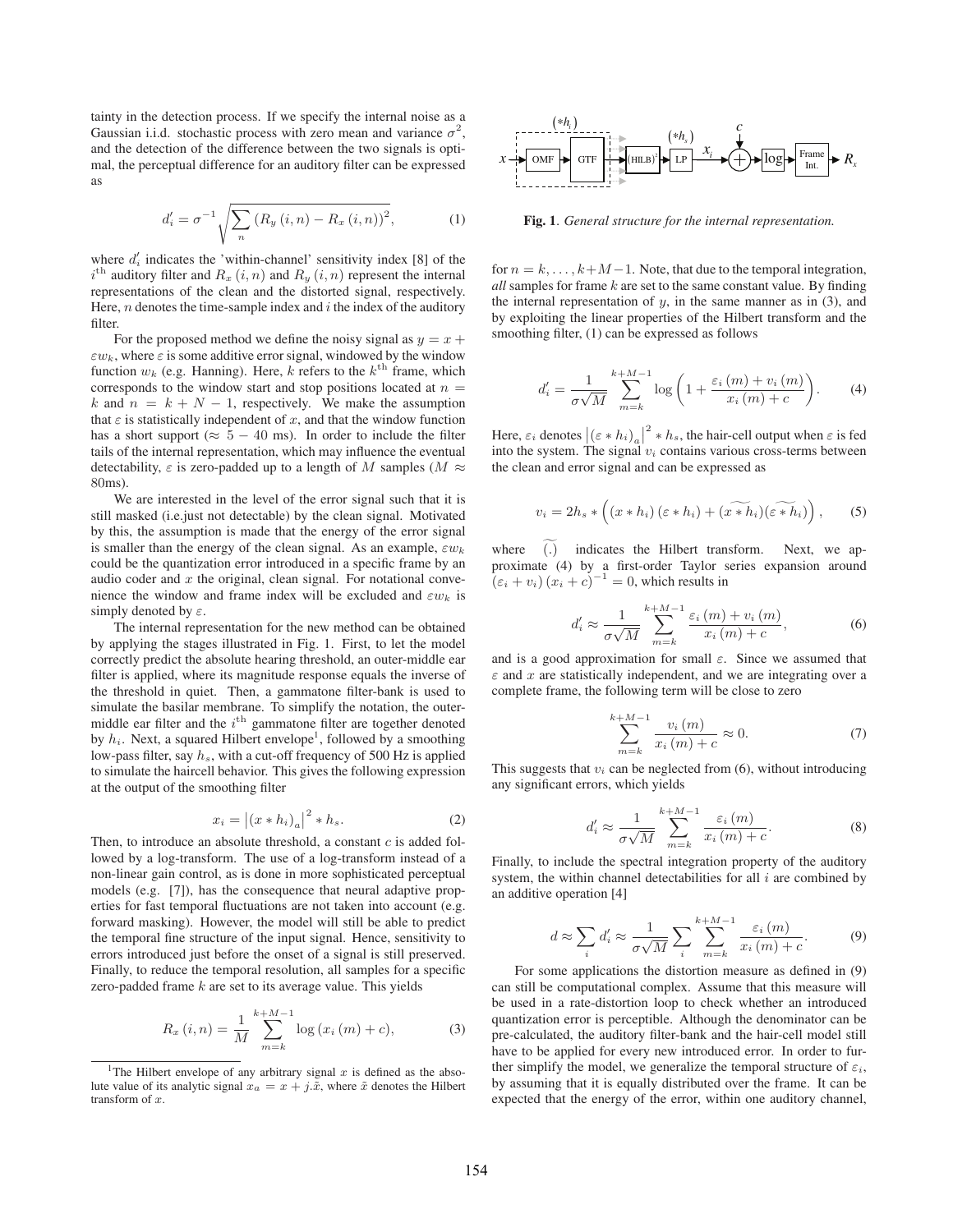

Fig. 2. *Normal, and generalized haircell output for a windowed noise signal. The middle and bottom plots indicate the gammatone filters with center frequencies 150 Hz, and 2000 Hz, respectively.*

will be centralized around the center frequency of the corresponding gammatone filter, say  $\omega_{c(i)}$ . Hence, certain frequency dependent filter properties (e.g. group delay) are mainly determined by  $\omega_{c(i)}$ . Motivated by this, we introduce the following generalized haircell output

$$
\overline{\varepsilon}_{i}(n) = z_{i}(n) \left( \sum_{p=k}^{k+M-1} z_{i}(p) \right)^{-1} \sum_{l=k}^{k+M-1} \varepsilon_{i}(l), \qquad (10)
$$

where  $z_i$  denotes the haircell output for  $w_k(n) e^{j \omega_c(i)n}$ ; the windowed complex exponential centered at the center frequency of the corresponding gammatone filter. Note that  $z_i$  is normalized in order to preserve the mean value of the original haircell output. Fig. 2 illustrates an example where  $\varepsilon$  equals a 40 ms Hanning-windowed noise signal (top plot). The generalized, and the original haircell output are shown in the middle and bottom plot for the gammatone filters with center frequencies 150 Hz, and 2000 Hz, respectively. Note, that the generalized haircell output shows a good approximation for the rise and fall times for both gammatone filters.

By replacing  $\varepsilon_i$  by  $\overline{\varepsilon_i}$  in (9), a new distortion measure D can be defined as

$$
D = \sum_{i} \sum_{l=k}^{k+M-1} \varepsilon_i(l) g_i,
$$
\n(11)

where  $q_i$  indicates a weighting function, only dependent on i, specified by

$$
g_i = \frac{1}{\sigma\sqrt{M}} \sum_{m=k}^{k+M-1} \left( \sum_{l=k}^{k+M-1} z_i(l) \right)^{-1} \frac{z_i(m)}{x_i(m) + c}.
$$
 (12)

Regarding the summation in (11) over  $l$  for a specific  $i$ , it can be concluded that its outcome equals the DC-coefficient of  $\varepsilon_i$ , weighted by  $g_i$ . Since the (normalized) smoothing filter of the hair-cell model will not affect this outcome, it can be discarded. Hence

$$
D = \sum_{i} \sum_{l=k}^{k+M-1} \left| \left( \varepsilon * h_i \right)_a (l) \right|^2 g_i. \tag{13}
$$

Then by applying Parseval's theorem, the following result can be obtained

$$
D = \sum_{f=0}^{M-1} |\hat{\varepsilon}(f)|^2 a(f), \qquad (14)
$$

where  $(.)$  indicates the discrete Fourier transform and  $a$  is a weight-<br>ing function denoted by ing function denoted by

$$
a(f) = \frac{4}{M} \sum_{i} g_i \left| \hat{h}_i(f) \right|^2 u^2(f).
$$
 (15)

Here,  $u(f)$  represents the unit step function where  $u(0) = \frac{1}{2}$ , which origins from the derivation of the analytic signal origins from the derivation of the analytic signal.

A couple of interesting conclusions can be drawn from (15). The weighting function a is independent of  $\varepsilon$  and can be pre-calculated for each frame, stored and reused. The result is that, in order to evaluate (14) for *any*  $\varepsilon$ , only one FFT has to be applied followed by a simple linear weighting. This has the same computational complexity as the spectral integration method used in [4], but now also based on temporal changes of the clean signal. Another important property is that, for the frequency range  $f = 0, ..., M/2$ , the weighting function  $a$  is real and positive so that, in fact, the perceptual distortion measure defines a norm for all real input signals, assuming that  $\varepsilon w_k \neq 0$  for all  $\varepsilon \neq 0$ .

In many audio applications a masking curve is used; the masking threshold for a particular frequency component. Using the proposed model, we can define a masking curve by computing, for each frequency, the amount of distortion that is just not detectable, e.g., for which  $D = 1$ . By setting  $|\hat{\varepsilon}(v)|^2 = |\hat{\varepsilon}(f)|^2 \delta(v - f)$ , that is, all the energy of the distortion is concentrated at one single frequency the energy of the distortion is concentrated at one single frequency, we can define a masking curve mc as follows:

$$
mc(f) = \left(\frac{4}{M}\sum_{i} g_{i} \left|\hat{h}_{i}\left(f\right)\right|^{2} u^{2}\left(f\right)\right)^{-1}.
$$
 (16)

To evaluate the new method, a comparison is made with the perceptual model developed by van de Par et al. [4]. The degrees of freedom for both models are calibrated such that they correctly predict the threshold in quiet and the 1 dB just noticeable level difference for a 1 kHz, 70 dB SPL tonal masker (see [4] for more details).

Fig. 3 shows the masking curves for both methods, for a 30 dB/Hz noise masker just before and after the masker onset, indicated by frame1 and frame2 in the top plot, respectively. The length of the window equals 200 ms, including 10 ms fade times. The masking curves, for both frames, are showed in the bottom two plots together with the threshold in quiet.

Since the pre-masking property of the auditory system only occurs as from 10 ms before the onset of the masker [9], the masking curve for the first frame should be close to the threshold in quiet, which is in correspondence with the results predicted by the new